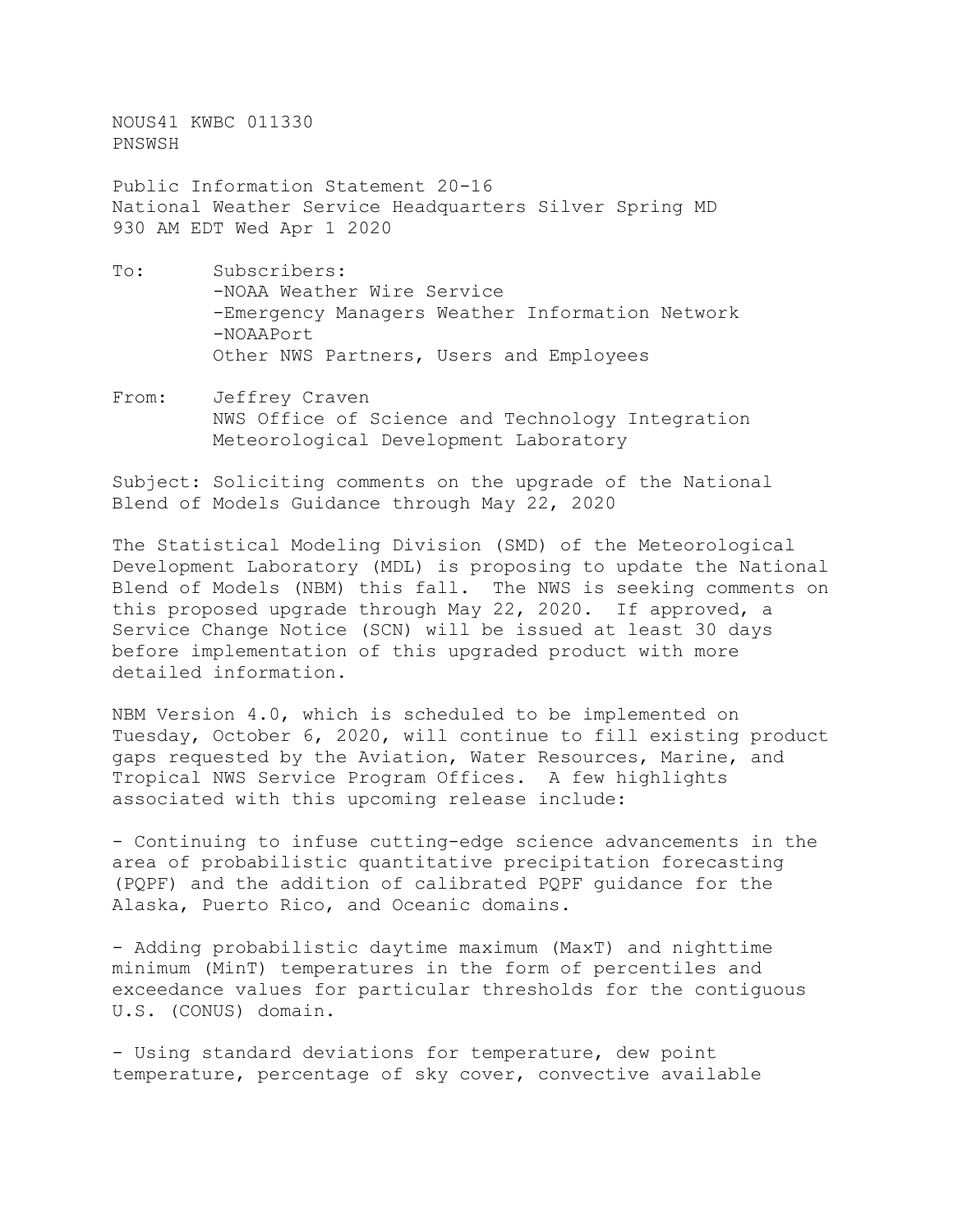potential energy (CAPE), and significant wave height for the CONUS, Alaska, Hawaii, and Puerto Rico domains.

- Improving deterministic aviation guidance routinely used in daily airport operational planning through 84 hours for Terminal Aerodrome forecasts (TAFs).

- Adding 6-hour Probability of Thunder for the CONUS, Alaska, Hawaii, Puerto Rico, and Oceanic domains.

- Adding an innovative feature matching technique to intelligently preserve the wTCM wind field and blend its edges with the NBM background wind field.

- Adding several new elements to the Guam domain.

- Adding new weather elements in the NBM text product along with improvements to the probabilistic text message product.

There will be over 2,000 new station text locations added (bringing the total to about 9,000), including most of the CONUS airports. It is anticipated that these upgrades will benefit the NWS in its mission towards better Impact-based Decision Support Services (IDSS).

Publicly accessible NBM gridded binary version 2 (GRIB2) files can be downloaded at:

<https://blend.mdl.nws.noaa.gov/downloads/>

The subdirectory structure is the following:

blendv40/<region>/grib2/<yyyymmdd>/<hh>, where:

region =  $co$ , ak, hi, pr, gu, or oc yyyy = 4-digit year  $mm = 2$ -digit month dd = 2-digit day hh = NBM cycle

All or a portion of the NBM text bulletins can be obtained by visiting an interactive graphical user interface (GUI):

[https://sats.nws.noaa.gov/~nbm/nbm\\_text](https://sats.nws.noaa.gov/%7Enbm/nbm_text)